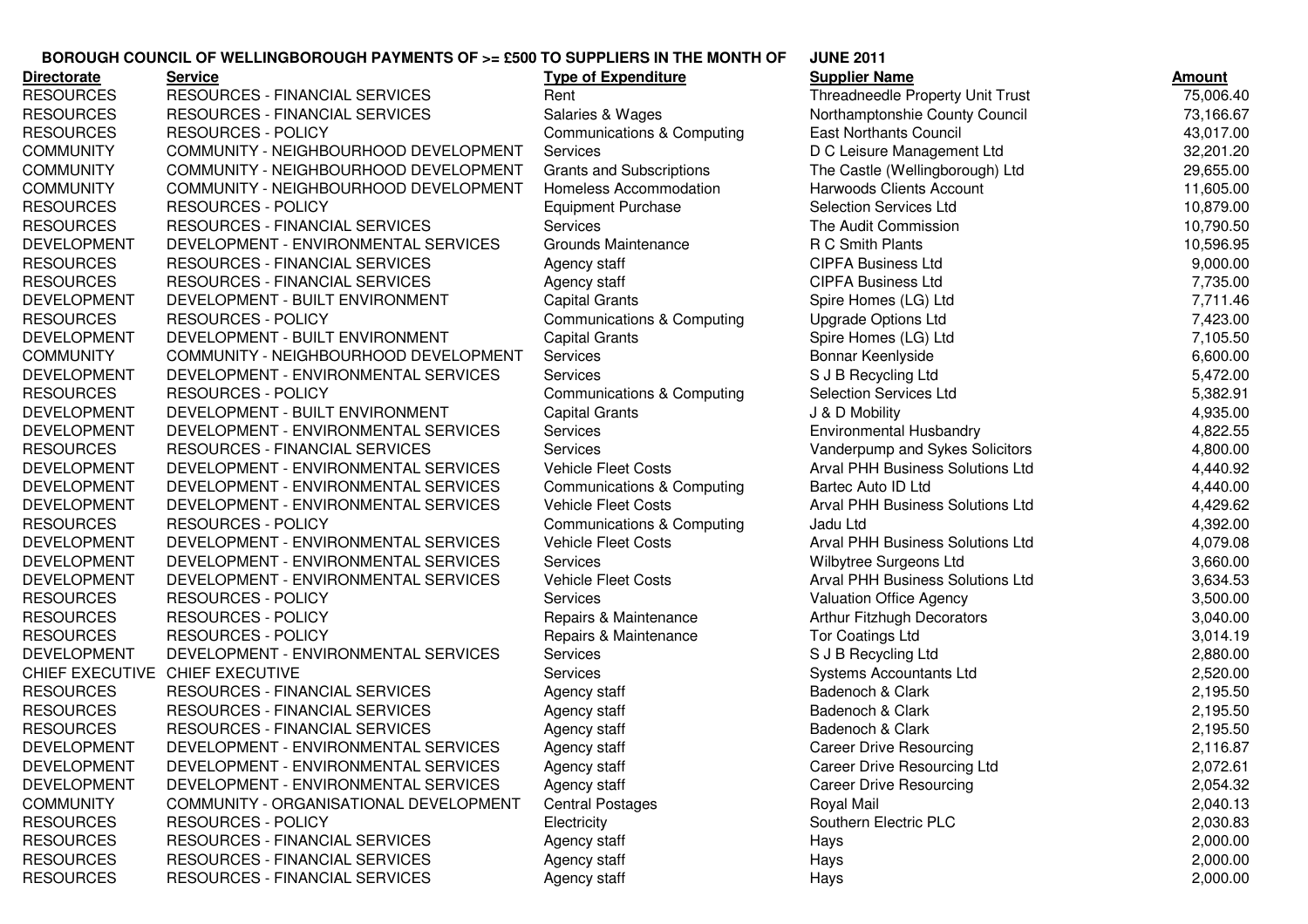RESOURCES RESOURCES - FINANCIAL SERVICES Agency staff DEVELOPMENT DEVELOPMENT - ENVIRONMENTAL SERVICES Agency staff RESOURCES RESOURCES - POLICY Repairs & Maintenance DEVELOPMENT DEVELOPMENT - BUILT ENVIRONMENT Electricity RESOURCES RESOURCES - POLICY Services RESOURCES RESOURCES - FINANCIAL SERVICES Agency staff DEVELOPMENT DEVELOPMENT - BUILT ENVIRONMENT Water RESOURCES RESOURCES - POLICY Central Telephones British Telecommunications PLC 1,600.47 RESOURCES RESOURCES - FINANCIAL SERVICES Agency staff RESOURCES RESOURCES - FINANCIAL SERVICES Agency staff Agency staff CHIEF EXECUTIVE CHIEF EXECUTIVE CHIEF EXECUTIVE CHIEF EXECUTIVECOMMUNITY COMMUNITY - NEIGHBOURHOOD DEVELOPMENT Repairs & Maintenance RESOURCES RESOURCES - POLICY REPAIRS Repairs & Maintenance RESOURCES RESOURCES - POLICY Repairs & Maintenance CHIEF EXECUTIVE CHIEF EXECUTIVECOMMUNITY COMMUNITY - ORGANISATIONAL DEVELOPMENT Central Postages<br>RESOURCES RESOURCES - POLICY Repairs & Mainte RESOURCES - POLICY<br>
Repairs & Maintenance<br>
RESOURCES - FINANCIAL SERVICES<br>
Agency staff RESOURCES RESOURCES - FINANCIAL SERVICES COMMUNITY COMMUNITY - NEIGHBOURHOOD DEVELOPMENT Homeless Accommodation DEVELOPMENT DEVELOPMENT - BUILT ENVIRONMENT Repairs & Maintenance DEVELOPMENT DEVELOPMENT - ENVIRONMENTAL SERVICES Agency staff RESOURCES RESOURCES - FINANCIAL SERVICES Agency staff DEVELOPMENT DEVELOPMENT - BUILT ENVIRONMENT Services RESOURCES RESOURCES - POLICY REPAIRS Repairs & Maintenance RESOURCES RESOURCES - POLICY Agency staff Agency staff Agency staff Agency staff Agency staff RESOURCES RESOURCES - POLICY Repairs & Maintenance RESOURCES RESOURCES - POLICY **Resources and Service and Anglian Water** Anglian Water Services **1,106.39** 1,106.39 COMMUNITY COMMUNITY - ORGANISATIONAL DEVELOPMENT Central Postages<br>DEVELOPMENT DEVELOPMENT - BUILT ENVIRONMENT Project Costs DEVELOPMENT DEVELOPMENT - BUILT ENVIRONMENT Project C<br>RESOURCES RESOURCES - PERFORMANCE Services RESOURCES RESOURCES - PERFORMANCE<br>RESOURCES RESOURCES - POLICY RESOURCES - POLICY<br>
COMMUNITY - ORGANISATIONAL DEVELOPMENT Training COMMUNITY COMMUNITY - ORGANISATIONAL DEVELOPMENT RESOURCES RESOURCES - POLICY Agency staff<br>
COMMUNITY COMMUNITY - ORGANISATIONAL DEVELOPMENT Central Postages COMMUNITY COMMUNITY - ORGANISATIONAL DEVELOPMENT DEVELOPMENT DEVELOPMENT - ENVIRONMENTAL SERVICES Services RESOURCES RESOURCES - POLICY Services RESOURCES RESOURCES - POLICY RESOURCES Agency staff DEVELOPMENT DEVELOPMENT - BUILT ENVIRONMENT Repairs & Maintenance RESOURCES RESOURCES - POLICY Agency staff Agency staff Agency staff Agency staff Agency staff COMMUNITY COMMUNITY - NEIGHBOURHOOD DEVELOPMENT Services COMMUNITY COMMUNITY - NEIGHBOURHOOD DEVELOPMENT Homeless Accommodation DEVELOPMENT DEVELOPMENT - ENVIRONMENTAL SERVICES Services COMMUNITY COMMUNITY - NEIGHBOURHOOD DEVELOPMENT Electricity DEVELOPMENT DEVELOPMENT - ENVIRONMENTAL SERVICES Water DEVELOPMENT DEVELOPMENT - ENVIRONMENTAL SERVICES Water RESOURCES RESOURCES - PERFORMANCE Services

| <b>VANCIAL SERVICES</b>          | Agency staff            | Hays                                              | 2,000.00 |
|----------------------------------|-------------------------|---------------------------------------------------|----------|
| <b>ENVIRONMENTAL SERVICES</b>    | Agency staff            | <b>Career Drive Resourcing Ltd</b>                | 1,957.52 |
| <b>JLICY</b>                     | Repairs & Maintenance   | Peacock & Horgan                                  | 1,934.70 |
| <b>BUILT ENVIRONMENT</b>         | Electricity             | Southern Electric PLC                             | 1,873.83 |
| <b>JLICY</b>                     | Services                | Underwoods LLP                                    | 1,800.00 |
| <b>VANCIAL SERVICES</b>          | Agency staff            | Badenoch & Clark                                  | 1,756.40 |
| <b>BUILT ENVIRONMENT</b>         | Water                   | Anglian Water Services                            | 1,699.74 |
| <b>JLICY</b>                     | Central Telephones      | <b>British Telecommunications PLC</b>             | 1,600.47 |
| <b>VANCIAL SERVICES</b>          | Agency staff            | Hays                                              | 1,600.00 |
| <b>VANCIAL SERVICES</b>          | Agency staff            | Hays                                              | 1,600.00 |
|                                  | Members Expenses        | The Castle (Wellingborough) Ltd                   | 1,534.79 |
| <b>IGHBOURHOOD DEVELOPMENT</b>   | Repairs & Maintenance   | Wellingborough Homes Ltd                          | 1,510.19 |
| <b>DLICY</b>                     | Repairs & Maintenance   | G H Plastering                                    | 1,500.00 |
| <b>DLICY</b>                     | Repairs & Maintenance   | <b>Acquaint Consolidated Services</b>             | 1,470.00 |
|                                  | Services                | Systems Accountants Ltd                           | 1,400.00 |
| <b>RGANISATIONAL DEVELOPMENT</b> | <b>Central Postages</b> | Royal Mail                                        | 1,398.55 |
| <b>DLICY</b>                     | Repairs & Maintenance   | Zephyr TVC                                        | 1,318.15 |
| <b>VANCIAL SERVICES</b>          | Agency staff            | Badenoch & Clark                                  | 1,317.30 |
| <b>IGHBOURHOOD DEVELOPMENT</b>   | Homeless Accommodation  | <b>High View Hotel</b>                            | 1,305.00 |
| <b>BUILT ENVIRONMENT</b>         | Repairs & Maintenance   | S J Hawkes Ltd                                    | 1,248.30 |
| <b>ENVIRONMENTAL SERVICES</b>    | Agency staff            | Face to Face Northants Ltd                        | 1,234.20 |
| <b>VANCIAL SERVICES</b>          | Agency staff            | Hays                                              | 1,200.00 |
| <b>BUILT ENVIRONMENT</b>         | Services                | Abacus                                            | 1,169.00 |
| <b>DLICY</b>                     | Repairs & Maintenance   | The Tool People                                   | 1,155.00 |
| <b>DLICY</b>                     | Agency staff            | Revelstoke Limited                                | 1,124.48 |
| <b>DLICY</b>                     | Repairs & Maintenance   | <b>Greener Options Ltd</b>                        | 1,118.00 |
| <b>JLICY</b>                     | Water                   | Anglian Water Services                            | 1,106.39 |
| <b>RGANISATIONAL DEVELOPMENT</b> | <b>Central Postages</b> | Royal Mail                                        | 1,095.44 |
| <b>BUILT ENVIRONMENT</b>         | <b>Project Costs</b>    | <b>Pinsent Masons</b>                             | 1,089.94 |
| <b>ERFORMANCE</b>                | Services                | Her Majesty's Court Service                       | 1,086.00 |
| <b>JLICY</b>                     | Agency staff            | Revelstoke Limited                                | 1,071.00 |
| <b>RGANISATIONAL DEVELOPMENT</b> | Training                | <b>Brampton Valley Training &amp; Assessments</b> | 1,036.00 |
| <b>JLICY</b>                     | Agency staff            | Revelstoke Limited                                | 1,036.00 |
| <b>GANISATIONAL DEVELOPMENT</b>  | <b>Central Postages</b> | Royal Mail                                        | 1,010.68 |
| <b>ENVIRONMENTAL SERVICES</b>    | Services                | S J B Recycling Ltd                               | 1,008.00 |
| <b>JLICY</b>                     | Services                | Underwoods LLP                                    | 1,000.00 |
| <b>DLICY</b>                     | Agency staff            | Revelstoke Limited                                | 956.25   |
| <b>BUILT ENVIRONMENT</b>         | Repairs & Maintenance   | S J Hawkes Ltd                                    | 941.70   |
| <b>DLICY</b>                     | Agency staff            | <b>Revelstoke Limited</b>                         | 937.50   |
| IGHBOURHOOD DEVELOPMENT          | Services                | <b>Shadow Protection Services Ltd</b>             | 924.00   |
| IGHBOURHOOD DEVELOPMENT          | Homeless Accommodation  | <b>High View Hotel</b>                            | 920.00   |
| <b>ENVIRONMENTAL SERVICES</b>    | Services                | <b>Country Kennels &amp; Cattery</b>              | 895.00   |
| <b>IGHBOURHOOD DEVELOPMENT</b>   | Electricity             | Southern Electric PLC                             | 889.87   |
| <b>ENVIRONMENTAL SERVICES</b>    | Water                   | Anglian Water Services                            | 863.06   |
| <b>ENVIRONMENTAL SERVICES</b>    | Water                   | <b>Anglian Water Services</b>                     | 863.06   |
| <b>ERFORMANCE</b>                | Services                | G4S Cash Services Ltd                             | 847.11   |
|                                  |                         |                                                   |          |